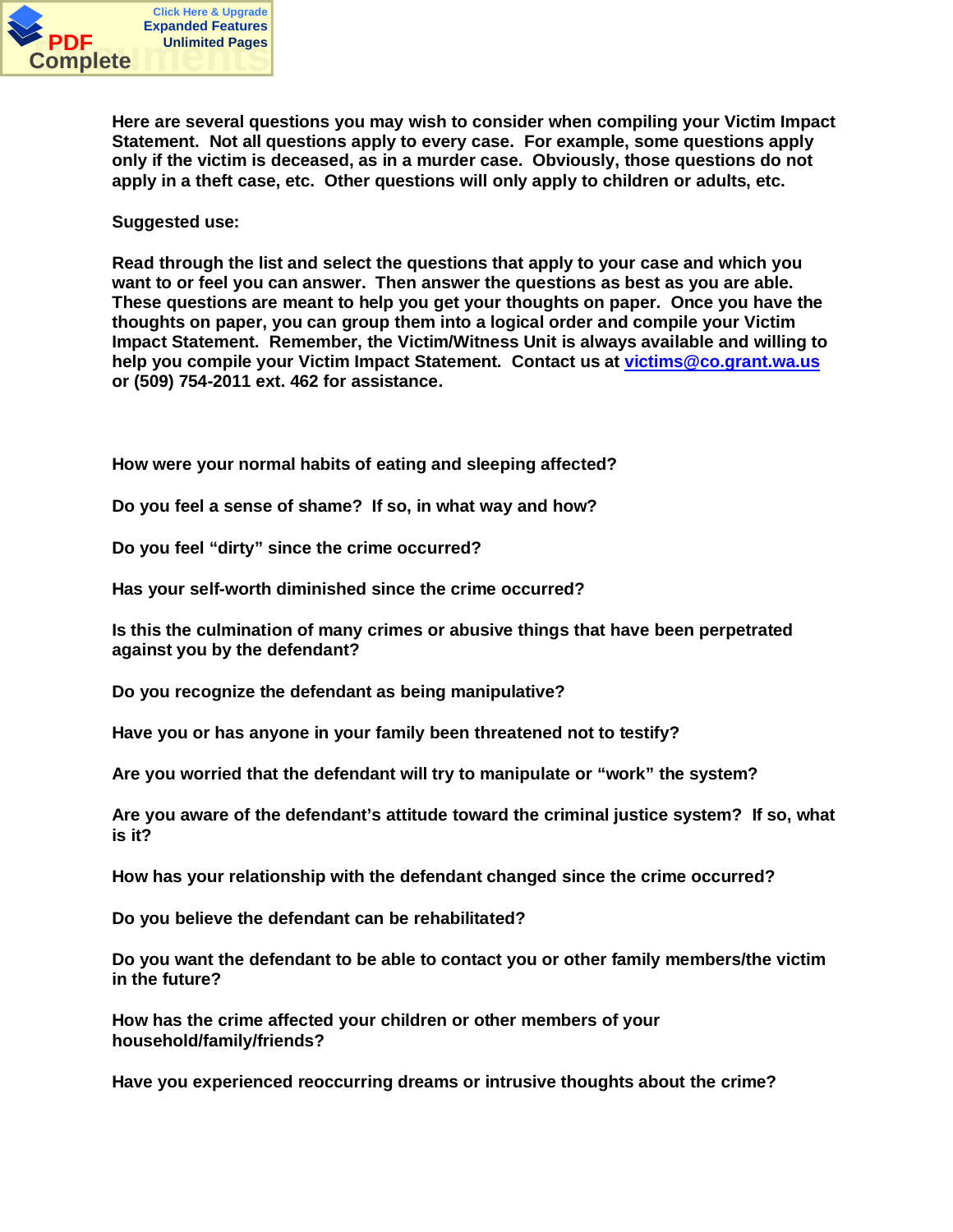

**Has your ability to work changed? If so, how?**

**Have you had to move or change jobs because of the crime? If so, how did that make you feel?**

**What do you want to happen to the defendant?**

**How long do you think your initial period of shock lasted?**

**Do you or did you have a feeling of numbness?**

**Did you have to personally "investigate" the crime committed against you? If so, how many hours has that taken?**

**Have you had difficulty using your checks or other personal information?**

**Have you had difficulty obtaining credit because of the crime?**

**Did you lose any property that could not be replaced (photos, etc.)?**

**Have you changed things in your life (avoid certain places, activities, etc.) that would otherwise cause you painful memories?**

**Are you dealing with anger because of the crime? If so, how are you dealing with it?**

**Has your level of trust in others changed?**

**Do you believe justice is being done?**

**If the hearing dates repeatedly changed or your case was repeatedly delayed, how did that make you feel?**

**Did the defendant or his/her family or friends continue to contact and/or harass you after the crime was committed?**

**Did anyone try to convince you to change your testimony or not to testify?**

**Do you have a sense that control in your life has been taken away from you?**

**Have you experienced what you could identify as depression?**

**Outside the court proceedings, do you think a lot about the circumstances of the victim's death?**

**Where is the victim now (i.e. do you believe in an afterlife?)**

**How have your relationships with friends been affected?**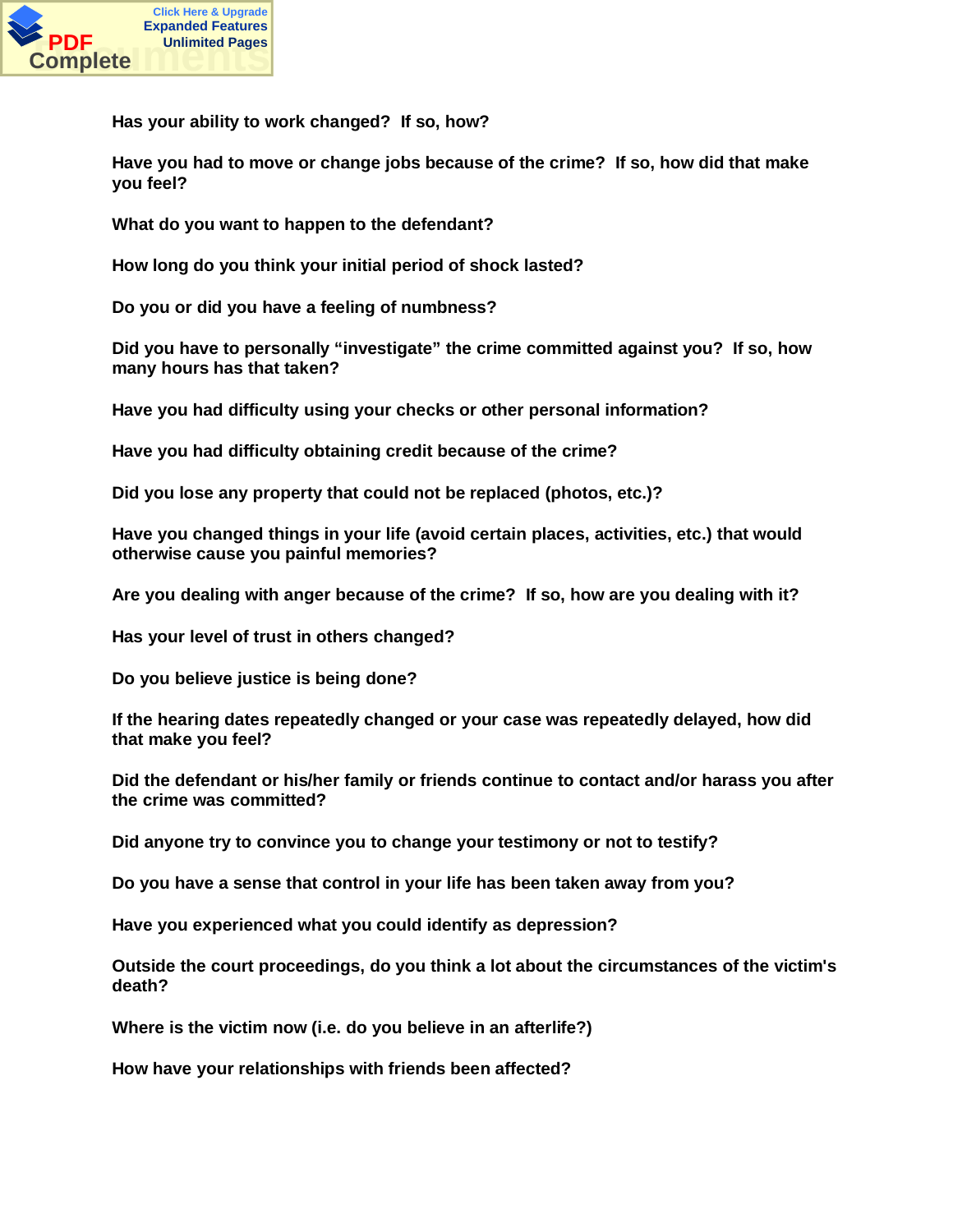

**How have your relationships with family members been affected?**

**How have your views with regard to violence and death changed?**

**How have your views regarding your safety changed?**

**How has the victim's death been different for you and the non-violent death of others that you have experienced?**

**Does the victim's death still reside somewhat outside of reality?**

**How have your views about your own future been changed?**

**How have you been impacted financially?**

**How is your "new" normal different than your "old" normal?**

**Have you engaged in any "self soothing" behaviors?**

**Have you tried to avoid thinking about your pain and grief?**

**Have others tried to "minimize" your losses thinking that that would be helpful to you?**

**Have you developed any chronic physical conditions?**

**Has it been difficult to experience joy and fun in your life without feeling guilt?**

**Have you had difficulty with concentration at school, home, work or elsewhere?**

**Has your sense of priorities changed?**

**Is it hard to get motivated?**

**Is it difficult to not think about the victim?**

**How have your views of law enforcement changed?**

**How have your views of the criminal justice system changed?**

**How have your views of prosecutors changed?**

**How have your views of defense attorneys changed?**

**Has the criminal justice system treated you fairly and with respect?**

**Have your spiritual beliefs changed? If so, in what ways?**

**What old beliefs have gone away? What new beliefs do you have?**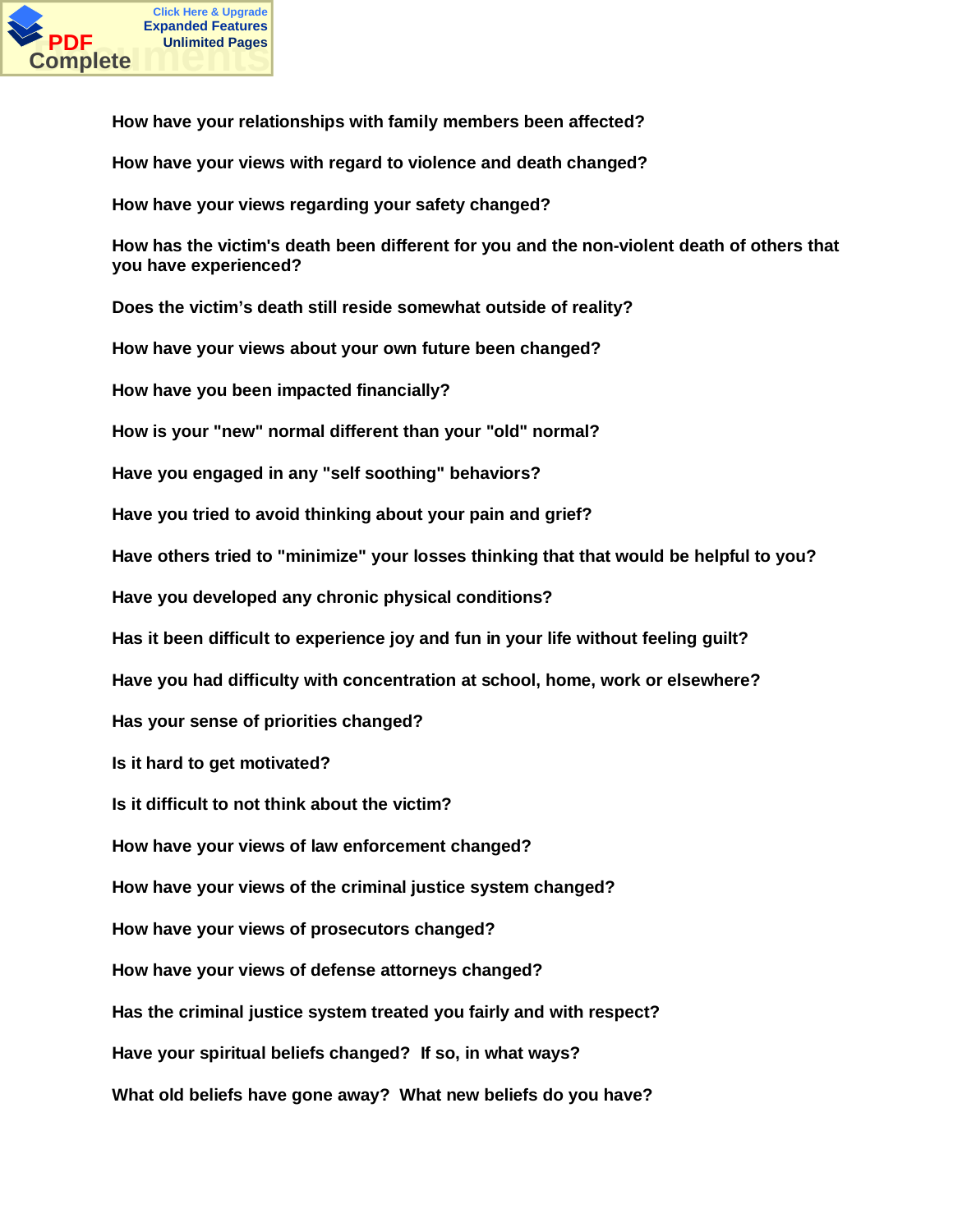

**What new frustrations do you have? Do you feel less tolerant of certain behaviors now? What behaviors? Have there been any positive changes in your life? How do you feel about some people saying you need to get on with your life? Do you have some emotional places that are too painful to visit? Are there some physical locations that are too painful for you to visit? How has your relationship with your co-workers been affected? Are there some family traditions that are affected by the victim's death? Are there now some new rituals that are helpful to you or other family members? What feelings do you have on the victim's birthday? What feelings do you experience on the anniversary date of the victim's death? Are there songs for music to affect you differently now? Have you been overcome with emotion for reasons of which you are unaware? How have holidays changed for you and your family since the crime occurred? Do you have conflicted feelings about the victim? Do you have conflicted feelings about the defendant? Have you found yourself over reacting to certain situations? What kinds of things have you or other family members done to help memorialize the victim? How long do you believe that your grief/fear/insecurity will last? Have you had or still sometimes have moments when you need to remind yourself to breathe?**

**Have you experienced the "if onlys"?**

**Are there things you wanted to tell the victim but never had the opportunity?**

**Is it frustrating to not have friends who truly "understand" what you are feeling?**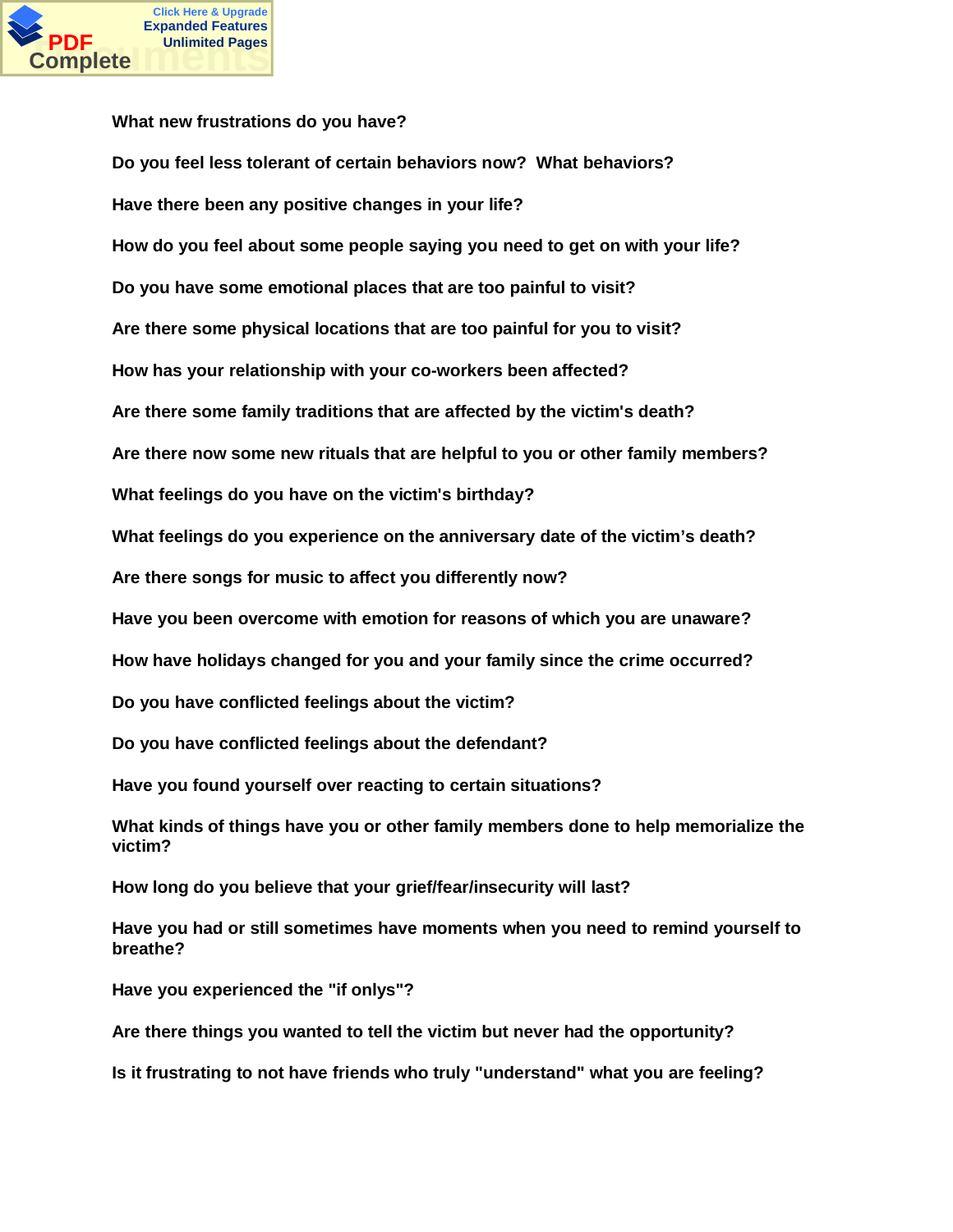

**Have you experienced pain that you did not know if you could survive?**

**Do you have a fear of losing memories of the victim?**

**How much of "who you are" is based on "who the victim is"?**

**Do you have a sense of "why" The victim died?**

**What are the most troubling questions that remain with regard to how and why the victim died?**

**Are friends uncomfortable with you expressing your true feelings?**

**Was your memory transfixed for a period of time on the victim's body rather than memories of the victim's life?**

**Have you had fantasies about how you would deal with the defendant?**

**Are some people afraid to mention the victim's name?**

**What do you miss the most about the victim?**

**What is the hardest thing for you to deal with right now?**

**What is the one question that you would like the defendant to answer?**

**Are there certain items of the victim's belongings that are comforting to you?**

**Are you able to dream about the victim? If so, what are the dreams?**

**How does it feel for your personal life to have become so public?**

**Do you have periods of overwhelming sadness?**

**Do you see people that remind you of the victim?**

**Has the victim's death changed your perspective of your own childhood?**

**How has your sense of humor changed?**

**Do you have a sense of how the victim would want you to move forward with your own life?**

**Do you now have a different reaction to hearing news of another homicide/theft/assault/rape, etc?**

**What kinds of complications have been added to your life that are difficult to deal with?**